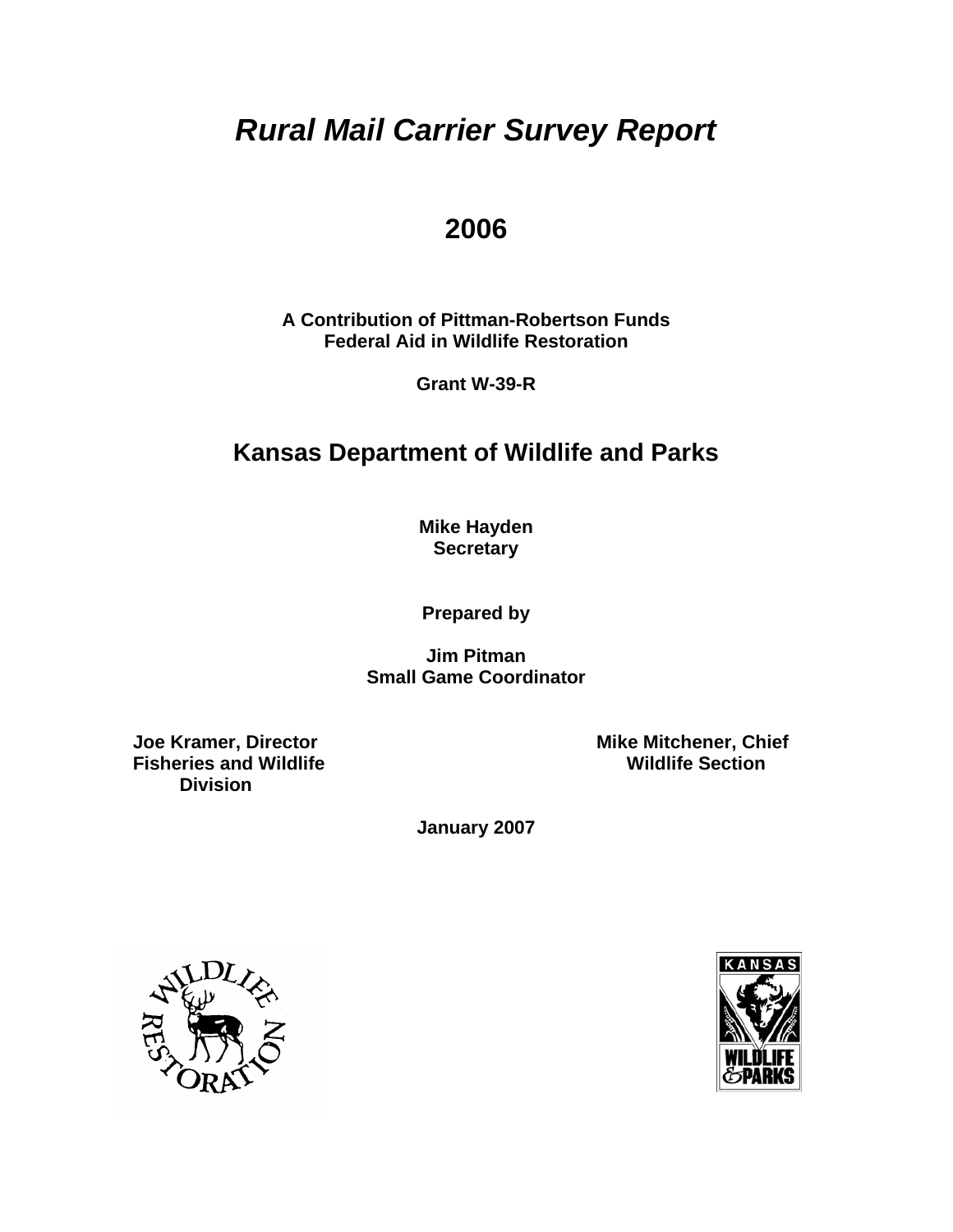### **PERMISSION TO QUOTE**

**Persons wishing to quote from this report, for reproduction or reference, should first obtain permission from the Chief of the Wildlife Section, Kansas Department of Wildlife and Parks, 512 SE 25th Avenue, Pratt, KS 67124.** 

### **EQUAL OPPORTUNITY STATEMENT**

**This program receives Federal financial assistance from the U.S. Fish and Wildlife Service. Under Title VI of the Civil Rights Act of 1964, Section 504 of the Rehabilitation Act of 1973, Title II of the Americans with Disabilities Act of 1990, the Age Discrimination Act of 1975, and Title IX of the Education Amendments of 1972, the U.S. Department of the Interior and its bureaus prohibit discrimination on the basis of race, color, national origin, age, disability or sex (in educational programs). If you believe that you have been discriminated against in any program, activity or facility, or if you desire further information, please write to:** 

**The U.S. Fish and Wildlife Service Office of Diversity and Civil Rights Programs- External Programs 4040 North Fairfax Drive, Suite 130 Arlington, VA 22203**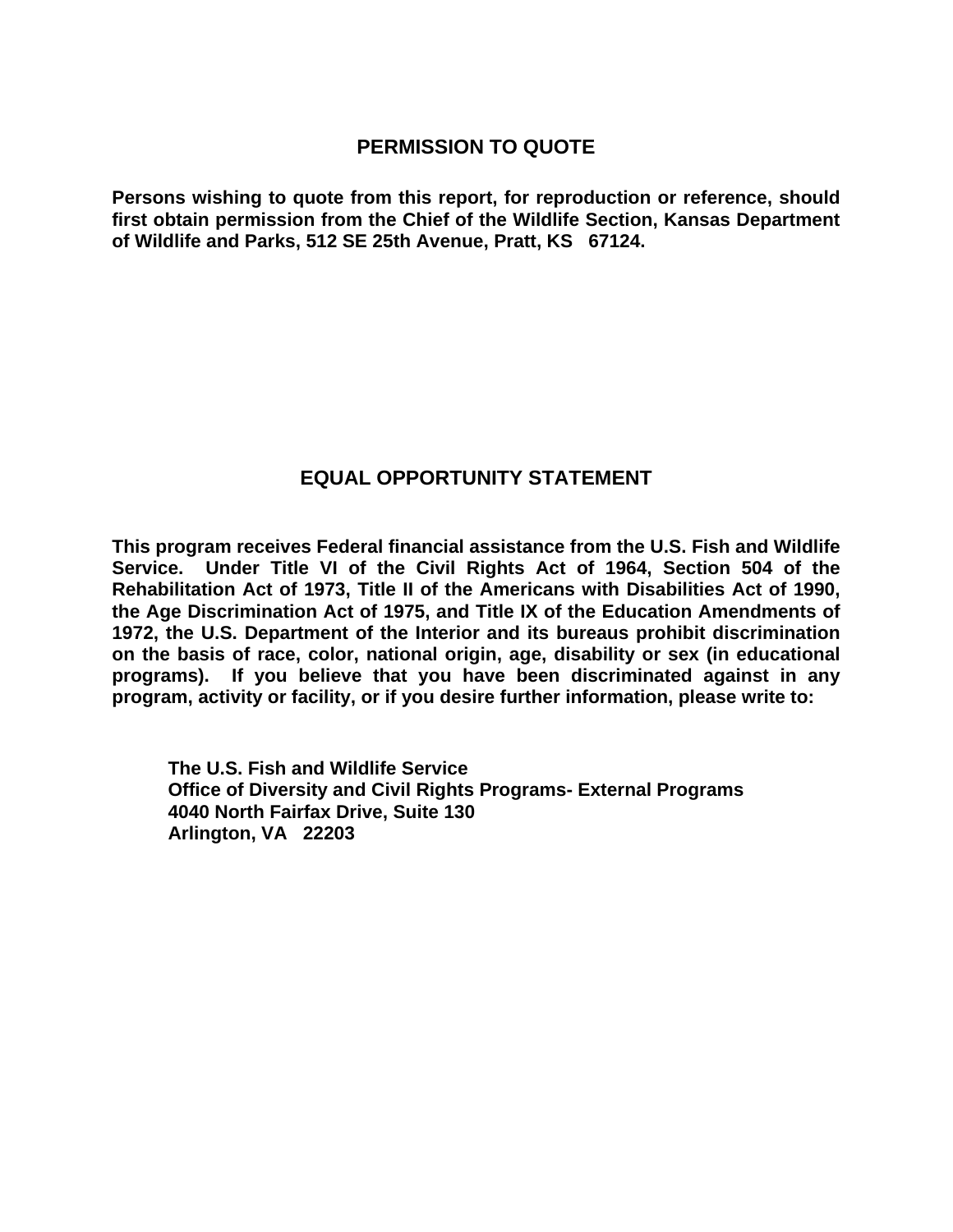#### **INTRODUCTION AND METHODS**

The rural mail carrier survey (RMCS) was initiated in Kansas in 1962. In that first year, mail carriers were asked to record their observations of wildlife along their normal daily routes for 5 consecutive days during the third week of July (Summer). The following year the mail carriers were also asked to record observations during the 3<sup>rd</sup> weeks of January (Winter) and April (Spring). In 1966, a fourth survey period was added during the  $2^{nd}$  week of October (Fall). Since 1966, volunteer mail carriers from across the state have made observations during each of those 4 survey periods. In addition to recording wildlife observations the mail carriers also report their total mileage for each week surveyed and the primary county they traveled. The list of recorded wildlife species differs during each survey period. The species recorded during the summer RMCS included ring-necked pheasants (cocks, hens, young, and uncertain), northern bobwhites (adults, young, and uncertain), wild turkeys (adult and young), prairie chickens, and eastern cottontails. The species recorded during the spring and winter surveys were identical and included: ring-necked pheasants (cocks, hens, and uncertain), northern bobwhites, prairie chickens, eastern cottontails, jack rabbits, and wild turkeys. During the fall survey period, mail carriers recorded the total number of ring-necked pheasants, northern bobwhites, prairie chickens, eastern cottontails, jack rabbits, wild turkeys, and tree squirrels (fox and gray squirrels).

The collected information was used to develop standardized statewide and regional indices for each species. The index for each species was calculated as the average number of individuals observed for each 100 miles traveled. Data from the spring, summer, and winter surveys were used to develop sex ratios (Male:Female) for ringnecked pheasants. Additionally, the information collected during the summer survey period was used to develop production indices for ring-necked pheasants (Young:Hen), northern bobwhites (Young:Adult), and wild turkeys (Young:Adult). Regional calculations were made for each of these indices using species-specific regions (Figure 1). A t-test was used to draw annual comparisons between indices. A linear regression was used to model the previous 10-year trends in abundance.

#### **RESULTS AND DISCUSSION**

Generally, spring indices increased from the previous year on a statewide scale indicating that most small game species made it through the mild winter of 2005-2006 in good shape (Table 1). Only the statewide spring index to wild turkey abundance had declined from the previous year. The decline in spring turkey abundance could be attributed to the poor production turkeys experienced during 2005 on a statewide scale (Figures 6). The hot dry conditions experienced during the summer of 2006 had a negative impact on statewide ring-necked pheasant productivity (Figure 2). Unlike pheasants, productivity of northern bobwhites and wild turkeys was not negatively affected by the abnormally hot and dry conditions (Figures 3-6). Differences in nesting chronology and nesting habitat between turkeys, bobwhites, and pheasants are the reasons productivity was not similarly affected amongst the 3 species.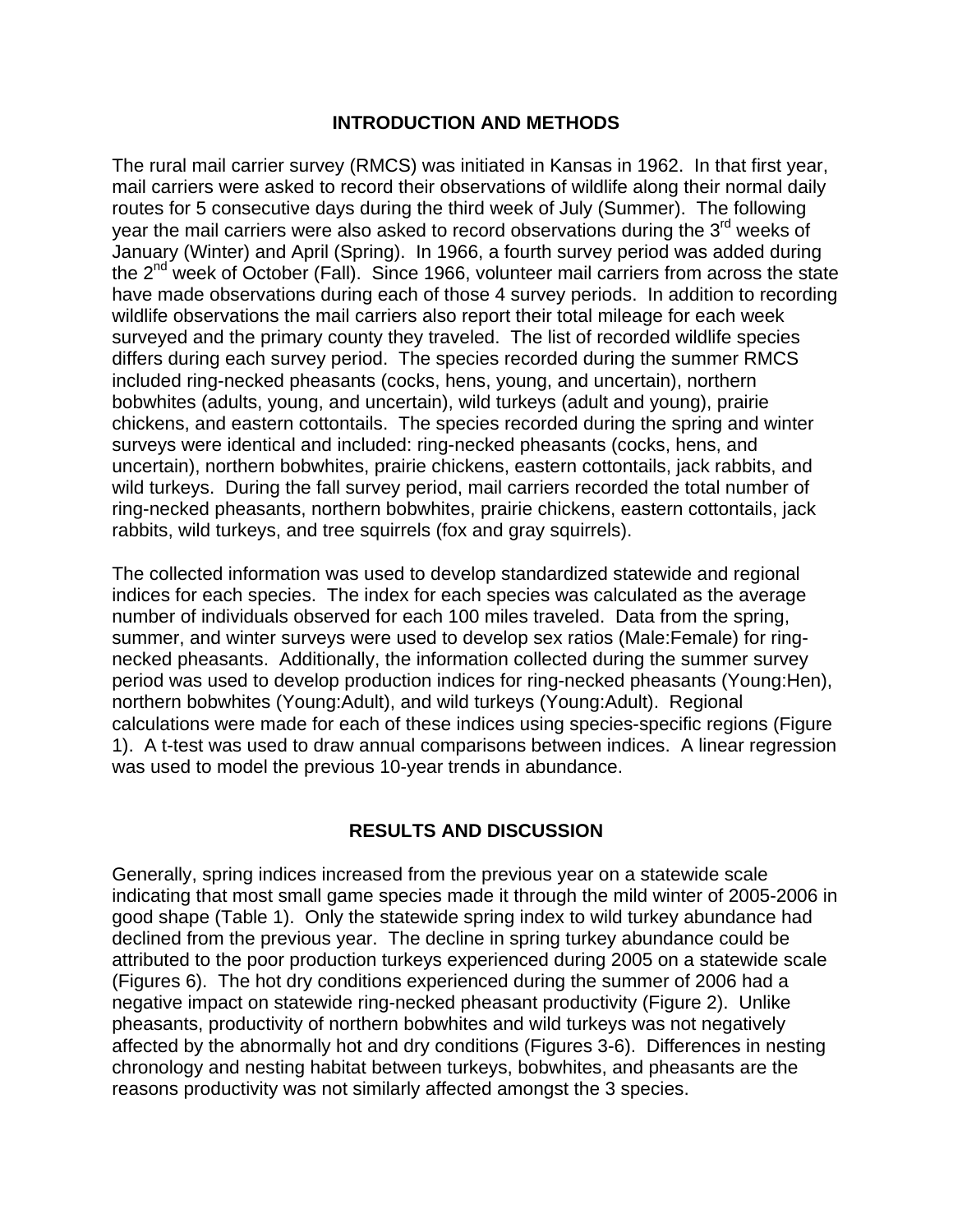Woodland-dependant species like turkeys and squirrels have increased significantly over the last 10 year period on a statewide scale (Table 1). This is undoubtedly due to the fact that the amount of woodland habitat across the state has also increased over the same time period. Statistically significant 10-year trends are not detectable on a statewide scale for most early successional grassland species such as pheasants, bobwhites, prairie chickens, cottontails, and jackrabbits (Table 1). However, not all season-specific indices are stable for each of these species. These conflicting trends make interpretation somewhat difficult and results from other departmental surveys are also needed to fully understand changes in abundance of these species over time.

*Ring-necked pheasants –* The RMCS spring index indicated that pheasants made it through the winter of 2005-2006 in good shape in their primary range (Table 2). However, none of the annual changes was statistically different from the previous year. The mail carriers also reported seeing more cocks than hens during each of the winter, spring, and summer survey periods (Figure 7). Thus, there were plenty of roosters still available for breeding following the fall 2005-2006 hunting season. Unfortunately, hot and dry conditions prevailed across much of Kansas during the summer 2006 nesting season. Those hot and dry conditions resulted in poor cover for nesting. The weather conditions also lead to an early wheat harvest which is detrimental to pheasants because many of them nest in green wheat fields. As a result, production was well below average in every region except the northeast which wasn't hit as hard by the drought (Figure 2). The pheasant population appears to be fairly stable in most regions of the state over the last 10-year period (Table 2).

*Northern bobwhites –* None of the annual changes to the spring index was statistically significant but the apparent changes generally indicated that Kansas bobwhites came through last winter in great shape in every region except the southeast (Table 3). The drought didn't effect bobwhite production as much as pheasants because of differences in nesting chronology and habitat. Bobwhites nest a little later than pheasants and they don't use green wheat as extensively for nesting. Thus, they were not severely hurt by the early wheat harvest in 2006. In fact, production was substantially better than the previous year on a statewide scale and well above average in the Southeast and Northcentral regions (Figures 3 & 5). Only in those regions most severely stricken with drought (West and Southcentral) did bobwhite production decrease from the previous year (Figure 3). The 10-year trends show either stable or declining bobwhite populations in each of the state's 6 bobwhite management regions (Table 3).

*Prairie chickens –* The mail carriers generally see few prairie chickens during the 4 observation periods. Thus, the reliability of this survey for detecting annual or long-term changes in prairie chicken abundance on a regional scale is probably poor. However, the 10-year RMCS trends indicate that prairie chicken abundance is generally stable within each of the prairie chicken management regions (Table 4). To better understand changes in prairie chicken abundance it is necessary to use results from this survey along with results from other annual departmental surveys (e.g. annual prairie chicken lek survey).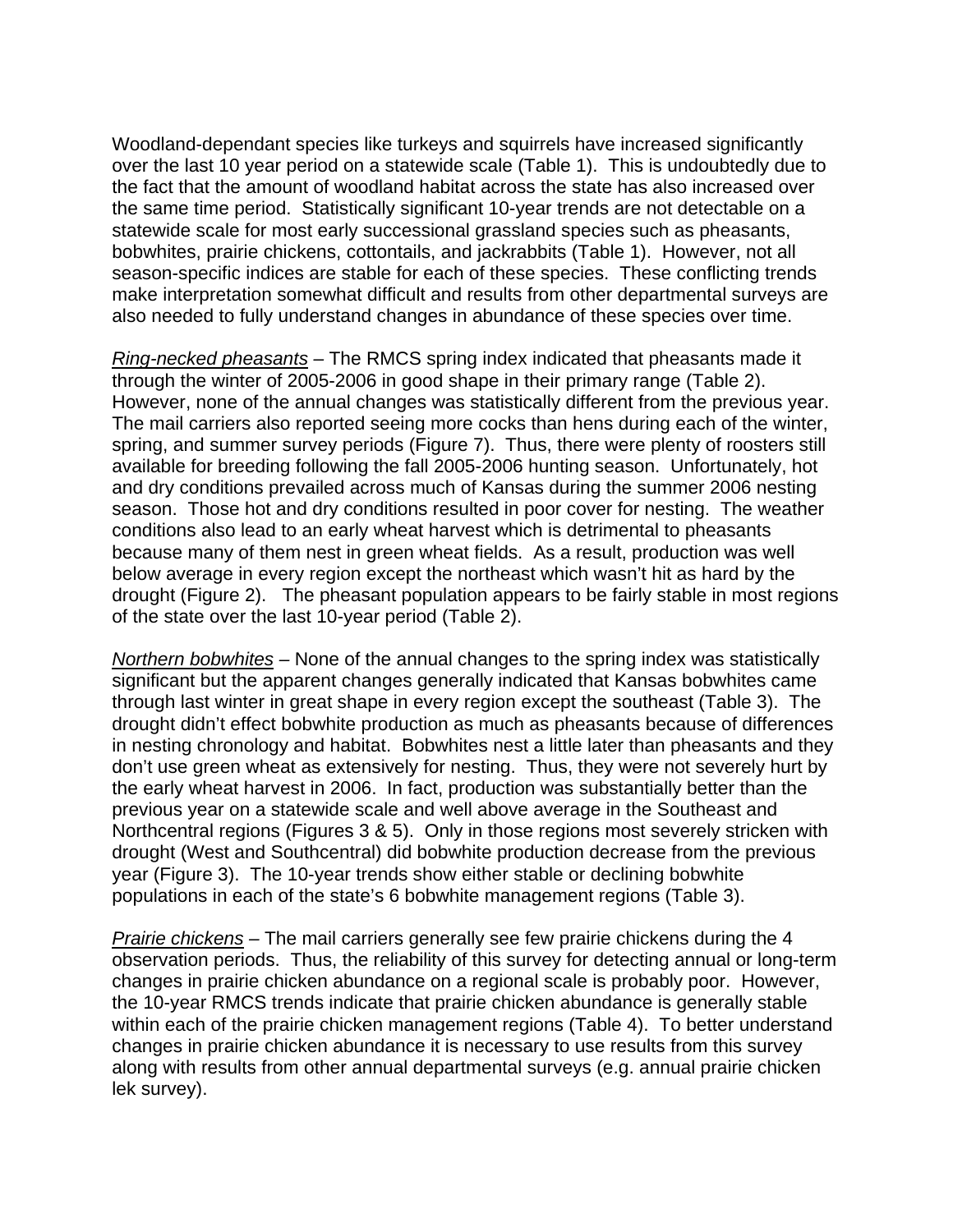*Wild turkeys* – Wild turkey spring breeding numbers were statistically unchanged from the previous year in every region of the state (Table 5). However, apparent declines were observed in the northeast, southeast, and southcentral regions. These declines are likely due to the extremely poor production that was observed in these regions during the 2005 breeding season (Figure 4). Production during 2006 was up substantially from the previous year on a statewide scale (Figure 6) and within 4 of 6 management regions (Figure 4). Wild turkey production was worse than in 2005 only in the 2 westernmost regions most affected by the drought. Over the last 10-year period the RMCS generally shows an increase in turkey abundance in most regions of the state (Table 5). However, in recent years the turkey population in the eastern half of the state has started to stabilize.

*Rabbits* – Both eastern cottontail and black-tailed jackrabbit populations appear to be fairly stable over the last 10-year period on a statewide scale and within each of their management regions (Tables 1, 6, & 7). Apparent annual declines in the fall indices in the central and western management regions suggest that rabbit production was also hurt by the ongoing drought.

*Squirrels* – The mail carriers only count squirrels during the fall survey period. The only annual change in squirrel abundance that was statistically significant occurred in the southeast region where abundance increased substantially from 2005 (Table 8). Over the last 10-year period squirrel abundance has increased significantly in every part of the state except far western Kansas. This is undoubtedly due to the increase in woody habitat that has occurred over the same time period in eastern Kansas.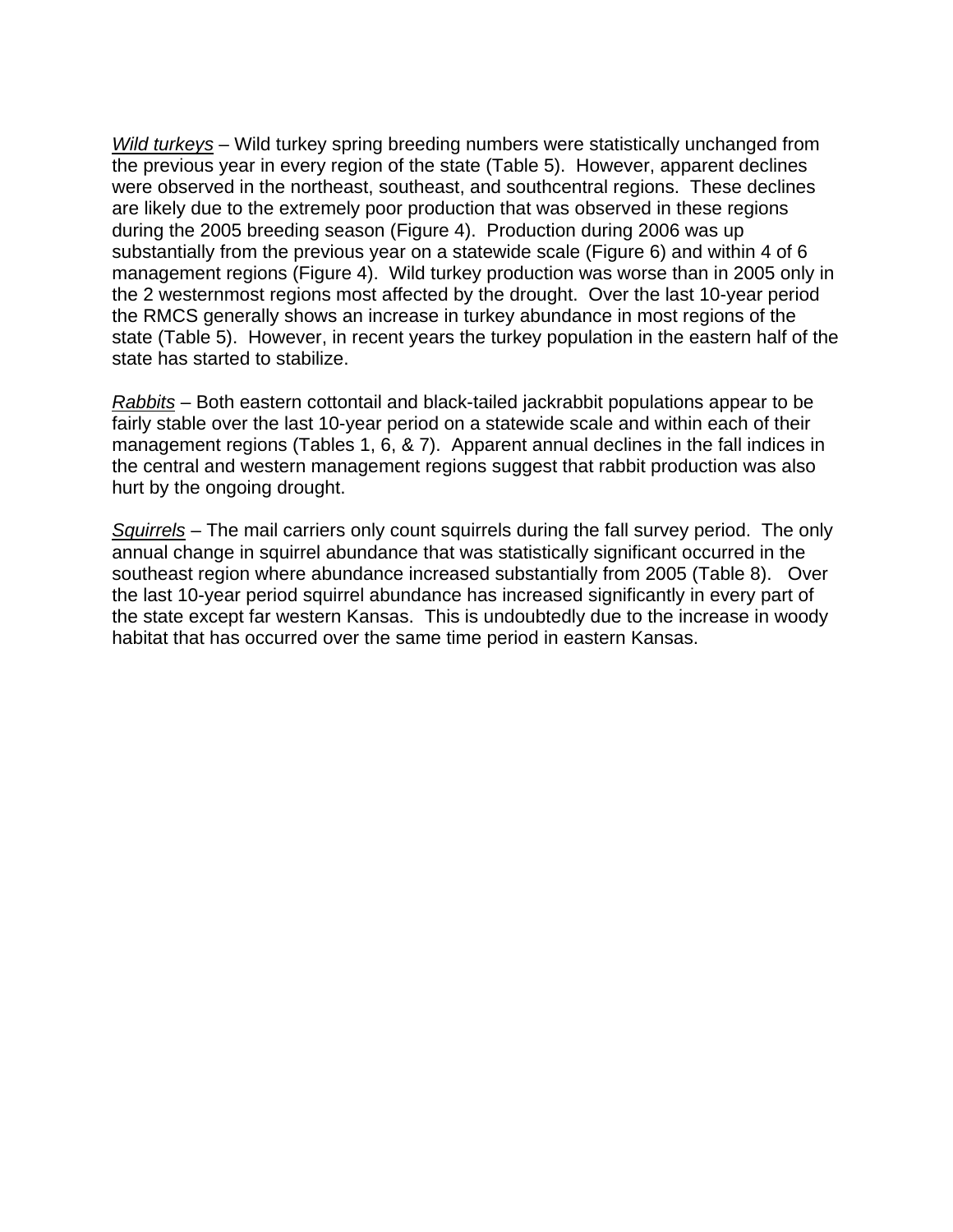| Species-Season <sup>a</sup>    | $n^{b}$ | 2005  | n   | 2006 | <b>Annual Change</b> (%) | 10-year trend $c$ |
|--------------------------------|---------|-------|-----|------|--------------------------|-------------------|
| <b>Ring-necked pheasant</b>    |         |       |     |      |                          |                   |
| Winter                         | 97      | 2.07  | 100 | 1.24 | $-40.1%$                 | <b>Stable</b>     |
| Spring                         | 103     | 1.92  | 99  | 2.44 | $+27.1%$                 | <b>Stable</b>     |
| Summer                         | 99      | 2.56  | 100 | 2.00 | $-21.9%$                 | <b>Stable</b>     |
| Fall                           | 102     | 1.88  | 97  | 1.54 | $-18.1%$                 | <b>Stable</b>     |
| Northern bobwhite              |         |       |     |      |                          |                   |
| Winter                         | 97      | 0.85  | 100 | 0.52 | $-38.8%$                 | Stable            |
| Spring                         | 104     | 0.21  | 99  | 0.40 | +90.5%                   | <b>Stable</b>     |
| Summer                         | 99      | 1.37  | 100 | 1.17 | $-14.6%$                 | <b>Stable</b>     |
| Fall                           | 102     | 0.50  | 97  | 0.62 | $+24.0%$                 | Declining         |
| Prairie chicken <sup>d</sup>   |         |       |     |      |                          |                   |
| Winter                         | 97      | 0.94  | 100 | 0.22 | $-76.6\%$                | <b>Stable</b>     |
| Spring                         | 104     | 0.11  | 99  | 0.11 | 0.0%                     | <b>Stable</b>     |
| Summer                         | 99      | 0.06  | 100 | 0.03 | $-50.0%$                 | <b>Stable</b>     |
| Fall                           | 102     | 0.05  | 97  | 0.08 | +60.0%                   | <b>Stable</b>     |
| <b>Wild turkey</b>             |         |       |     |      |                          |                   |
| Winter                         | 97      | 10.09 | 100 | 4.67 | $-53.7\%$                | Increasing        |
| Spring                         | 103     | 4.16  | 99  | 3.41 | $-18.0\%$                | Increasing        |
| Summer                         | 99      | 2.28  | 100 | 2.07 | $-9.2%$                  | Increasing        |
| Fall                           | 102     | 4.59  | 97  | 5.38 | $+17.2%$                 | Increasing        |
| <b>Eastern cottontail</b>      |         |       |     |      |                          |                   |
| Winter                         | 97      | 0.62  | 100 | 0.61 | $-1.6%$                  | Stable            |
| Spring                         | 104     | 0.35  | 99  | 0.83 | $+137.1%$                | <b>Stable</b>     |
| Summer                         | 99      | 1.62  | 100 | 1.29 | $-20.4%$                 | <b>Stable</b>     |
| Fall                           | 102     | 0.65  | 97  | 0.62 | $-4.6%$                  | <b>Stable</b>     |
| <b>Black-tailed jackrabbit</b> |         |       |     |      |                          |                   |
| Winter                         | 97      | 0.08  | 100 | 0.06 | $-25.0%$                 | Stable            |
| Spring                         | 104     | 0.06  | 99  | 0.13 | +116.7%                  | Increasing        |
| Fall                           | 102     | 0.08  | 97  | 0.07 | $-12.5%$                 | Stable            |
| Tree squirrels <sup>e</sup>    |         |       |     |      |                          |                   |
| Fall                           | 102     | 1.75  | 97  | 2.32 | +32.6%                   | Increasing        |

Table 1. Statewide seasonal indices (birds/100 mi. traveled) to small game and wild turkey abundance in Kansas from the rural mail carrier survey, 2005-2006.

**<sup>a</sup>** Not all species are counted during all 4 seasons.

<sup>b</sup> The number of counties from which data were collected.

 $\textdegree$ Stable indicates that a statistically significant trend was not detectable (*P* > 0.05).<br><sup>d</sup> Includes both greater and lesser prairie chickens.

<sup>e</sup> Includes both gray and fox squirrels.

\* Index is significantly different than previous year; *P* < 0.05.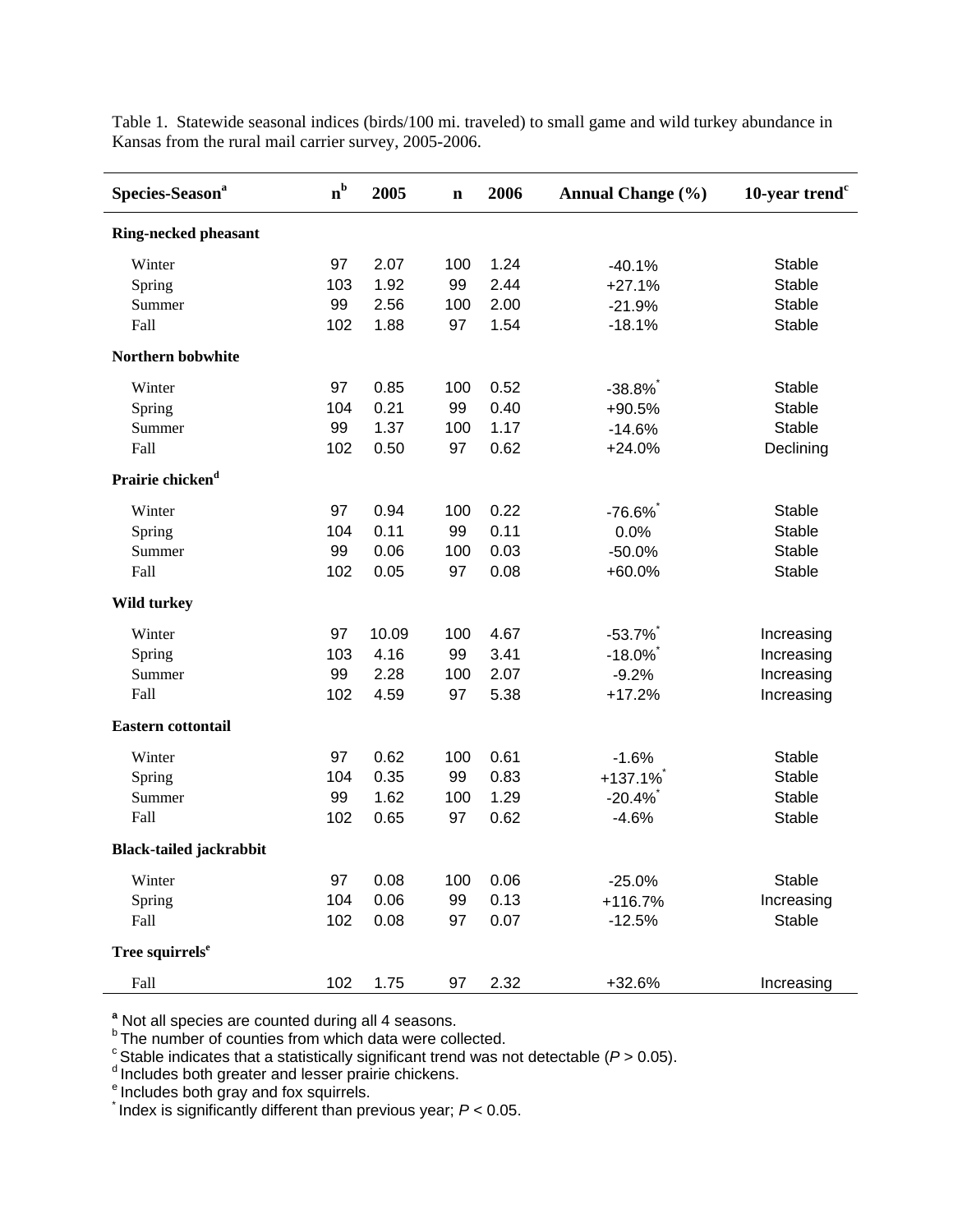| <b>Region-Season</b> | $n^a$ | 2005 | $\mathbf n$ | 2006 | <b>Annual Change (%)</b> | 10-year trend <sup>b</sup> |
|----------------------|-------|------|-------------|------|--------------------------|----------------------------|
| <b>Northcentral</b>  |       |      |             |      |                          |                            |
| Winter               | 14    | 5.51 | 14          | 1.47 | $-73.3\%$                | <b>Stable</b>              |
| Spring               | 14    | 3.32 | 14          | 3.26 | $-1.8%$                  | Stable                     |
| Summer               | 14    | 3.92 | 14          | 3.65 | $-6.9%$                  | Stable                     |
| Fall                 | 14    | 2.30 | 14          | 3.15 | $+37.0%$                 | <b>Stable</b>              |
| <b>Northeast</b>     |       |      |             |      |                          |                            |
| Winter               | 19    | 2.52 | 18          | 0.75 | $-70.2%$                 | Stable                     |
| Spring               | 19    | 1.06 | 18          | 0.80 | $-24.5%$                 | Declining                  |
| Summer               | 19    | 0.94 | 19          | 1.42 | $+51.1%$                 | Stable                     |
| Fall                 | 19    | 0.61 | 18          | 0.46 | $-24.6%$                 | Declining                  |
| <b>Northwest</b>     |       |      |             |      |                          |                            |
| Winter               | 9     | 1.24 | 11          | 2.60 | $+109.7%$                | <b>Stable</b>              |
| Spring               | 12    | 2.59 | 10          | 4.18 | $+61.4%$                 | Stable                     |
| Summer               | 10    | 6.45 | 10          | 3.93 | $-39.1%$                 | Stable                     |
| Fall                 | 10    | 4.70 | 9           | 2.64 | $-43.8%$                 | Stable                     |
| Southcentral         |       |      |             |      |                          |                            |
| Winter               | 12    | 0.89 | 13          | 1.39 | $+56.2%$                 | Stable                     |
| Spring               | 13    | 2.30 | 13          | 1.67 | $-27.4%$                 | Stable                     |
| Summer               | 12    | 1.18 | 13          | 1.19 | $+0.8%$                  | Stable                     |
| Fall                 | 13    | 1.66 | 12          | 1.22 | $-26.5%$                 | Stable                     |
| <b>Southeast</b>     |       |      |             |      |                          |                            |
| Non-range            | $-$   | --   | $-$         | --   | $- -$                    | $-$                        |
| <b>Southwest</b>     |       |      |             |      |                          |                            |
| Winter               | 21    | 3.20 | 22          | 2.78 | $-13.1%$                 | Stable                     |
| Spring               | 25    | 2.88 | 23          | 7.43 | $+158.0%$                | Stable                     |
| Summer               | 23    | 6.19 | 22          | 3.91 | $-36.8\%$                | Stable                     |
| Fall                 | 24    | 5.11 | 22          | 3.93 | $-23.1%$                 | Stable                     |

Table 2. Regional and seasonal indices (birds/100 mi. traveled) to ring-necked pheasant abundance in Kansas derived from the rural mail carrier survey, 2005-2006.

<sup>a</sup> The number of counties from which data were collected.

 $^{\rm b}$  Stable indicates that a statistically significant trend was not detectable ( $P$  > 0.05).

\* Index is significantly different than previous year; *P* < 0.05.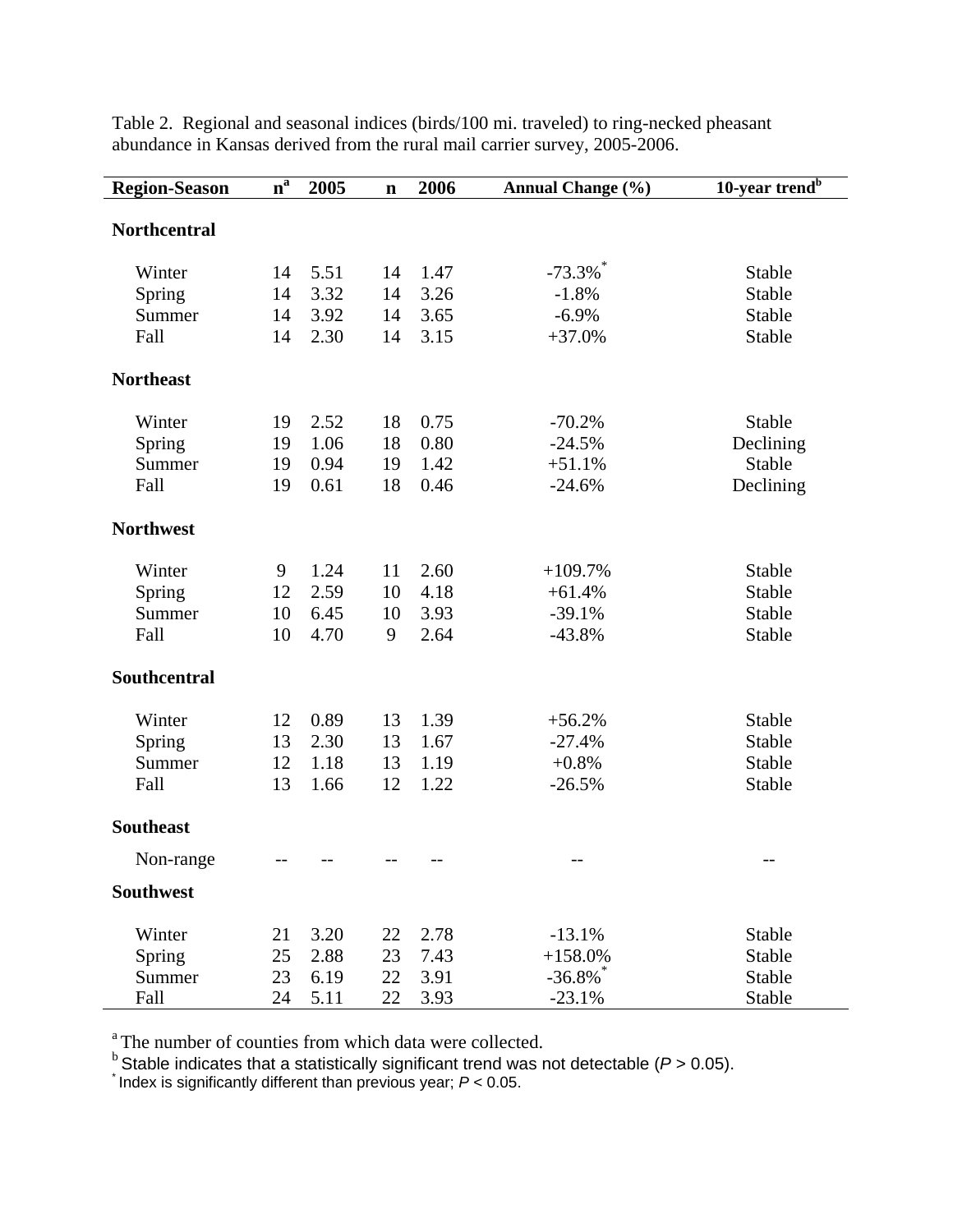| <b>Region-Season</b>               | $n^a$                | 2005                         | $\mathbf n$          | 2006                         | Annual Change (%)                               | $10$ -year trend <sup>b</sup>                  |
|------------------------------------|----------------------|------------------------------|----------------------|------------------------------|-------------------------------------------------|------------------------------------------------|
| <b>Flint Hills</b>                 |                      |                              |                      |                              |                                                 |                                                |
| Winter<br>Spring<br>Summer<br>Fall | 11<br>11<br>11<br>11 | 2.15<br>0.22<br>2.24<br>0.71 | 11<br>11<br>11<br>11 | 0.76<br>0.55<br>1.31<br>0.94 | $-64.7\%$<br>$+150.0%$<br>$-41.5\%$<br>$+32.4%$ | Stable<br>Stable<br>Stable<br>Declining        |
| <b>Northcentral</b>                |                      |                              |                      |                              |                                                 |                                                |
| Winter<br>Spring<br>Summer<br>Fall | 16<br>16<br>16<br>16 | 0.72<br>0.15<br>0.86<br>0.44 | 16<br>15<br>16<br>15 | 0.23<br>0.32<br>1.17<br>0.63 | $-68.1%$<br>$+113.3%$<br>$+36.0%$<br>$+43.2%$   | Stable<br>Declining<br>Stable<br>Declining     |
| <b>Northeast</b>                   |                      |                              |                      |                              |                                                 |                                                |
| Winter<br>Spring<br>Summer<br>Fall | 14<br>14<br>13<br>14 | 0.76<br>0.20<br>1.68<br>0.21 | 13<br>14<br>14<br>14 | 0.34<br>0.30<br>1.10<br>0.37 | $-123.5%$<br>$+50.0%$<br>$-34.5%$<br>$+76.2%$   | <b>Stable</b><br>Stable<br>Stable<br>Declining |
| Southcentral                       |                      |                              |                      |                              |                                                 |                                                |
| Winter<br>Spring<br>Summer<br>Fall | 13<br>15<br>13<br>15 | 1.24<br>0.19<br>1.30<br>0.64 | 14<br>15<br>15<br>13 | 0.53<br>0.39<br>0.87<br>0.96 | $-57.3\%$<br>$+105.3%$<br>$-33.1%$<br>$+50.0%$  | Stable<br>Stable<br>Stable<br>Stable           |
| <b>Southeast</b>                   |                      |                              |                      |                              |                                                 |                                                |
| Winter<br>Spring<br>Summer<br>Fall | 15<br>14<br>15<br>15 | 0.55<br>0.72<br>1.79<br>0.55 | 15<br>14<br>15<br>15 | 0.83<br>0.47<br>1.79<br>0.78 | $+50.9%$<br>$-34.7%$<br>0.0%<br>$+41.2%$        | Stable<br>Stable<br>Stable<br>Declining        |
| Western                            |                      |                              |                      |                              |                                                 |                                                |
| Winter<br>Spring<br>Summer<br>Fall | 28<br>34<br>31<br>31 | 0.22<br>0.08<br>0.84<br>0.40 | 31<br>30<br>29<br>29 | 0.39<br>0.38<br>0.82<br>0.22 | $+77.3%$<br>$+375.0%$<br>$-2.4%$<br>$-45.0%$    | Stable<br>Stable<br>Stable<br>Stable           |

Table 3. Regional and seasonal indices (birds/100 mi. traveled) to northern bobwhite abundance in Kansas derived from the rural mail carrier survey, 2005-2006.

<sup>a</sup> The number of counties from which data were collected.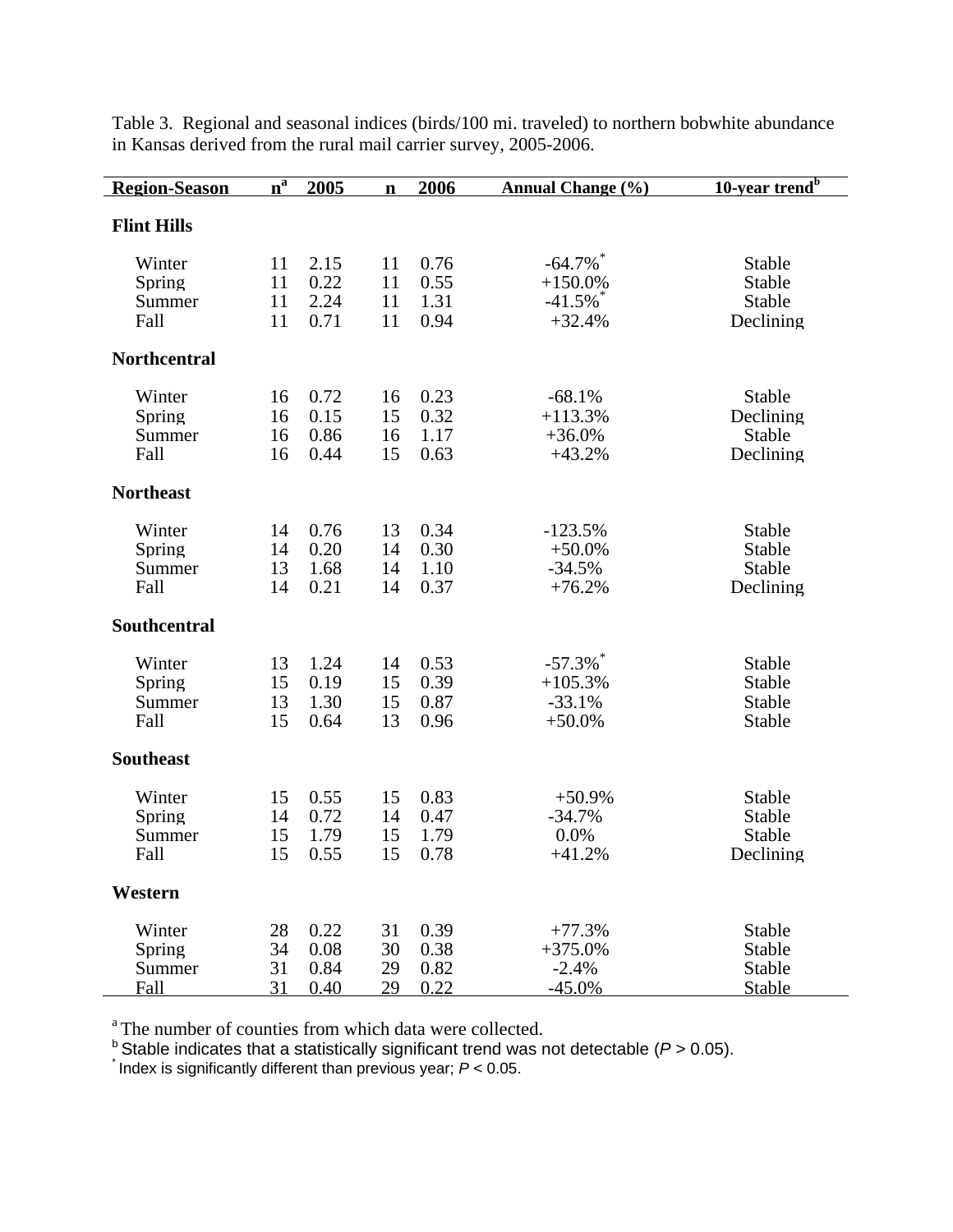| <b>Region-Season</b>               | $n^a$                | 2005                             | $\mathbf n$          | 2006                             | <b>Annual</b><br>Change (%)                     | 10-year<br>trend <sup>b</sup>           |  |
|------------------------------------|----------------------|----------------------------------|----------------------|----------------------------------|-------------------------------------------------|-----------------------------------------|--|
| <b>Blackjack</b> (GPCH)            |                      |                                  |                      |                                  |                                                 |                                         |  |
| Winter<br>Spring<br>Summer<br>Fall | 10<br>9<br>10<br>10  | 0.000<br>0.000<br>0.000<br>0.000 | 10<br>9<br>10<br>10  | 0.000<br>0.000<br>0.000<br>0.000 | NA <sup>c</sup><br><b>NA</b><br><b>NA</b><br>NA | Declining<br>Stable<br>Stable<br>Stable |  |
| <b>Eastern Cropland (GPCH)</b>     |                      |                                  |                      |                                  |                                                 |                                         |  |
| Winter<br>Spring<br>Summer<br>Fall | 19<br>19<br>18<br>19 | 0.443<br>0.029<br>0.017<br>0.008 | 18<br>19<br>19<br>19 | 0.384<br>0.026<br>0.008<br>0.016 | $-13.3%$<br>$-10.3%$<br>$-52.9%$<br>$+100.0\%$  | Stable<br>Stable<br>Stable<br>Declining |  |
| <b>Flint Hills (GPCH)</b>          |                      |                                  |                      |                                  |                                                 |                                         |  |
| Winter<br>Spring<br>Summer<br>Fall | 10<br>10<br>10<br>10 | 2.681<br>0.414<br>0.207<br>0.103 | 10<br>10<br>10<br>10 | 0.476<br>0.204<br>0.034<br>0.314 | $-82.2\%$<br>$-50.7%$<br>$-83.6%$<br>$+204.9%$  | Stable<br>Stable<br>Stable<br>Stable    |  |
| Northwest (GPCH & LPCH)            |                      |                                  |                      |                                  |                                                 |                                         |  |
| Winter<br>Spring<br>Summer<br>Fall | 22<br>25<br>23<br>23 | 1.442<br>0.073<br>0.142<br>0.137 | 24<br>23<br>23<br>22 | 0.275<br>0.263<br>0.074<br>0.125 | $-80.9\%$<br>260.3%<br>$-47.9%$<br>$-8.8%$      | Stable<br>Stable<br>Stable<br>Stable    |  |
| <b>Southwest (LPCH)</b>            |                      |                                  |                      |                                  |                                                 |                                         |  |
| Winter<br>Spring<br>Summer<br>Fall | 23<br>27<br>24<br>26 | 0.024<br>0.004<br>0.003<br>0.014 | 24<br>25<br>24<br>24 | 0.000<br>0.021<br>0.008<br>0.004 | $-100.0%$<br>425.0%<br>166.7%<br>$-71.4%$       | Stable<br>Stable<br>Stable<br>Stable    |  |
| <b>Western Cropland (GPCH)</b>     |                      |                                  |                      |                                  |                                                 |                                         |  |
| Winter<br>Spring<br>Summer<br>Fall | 13<br>14<br>14<br>14 | 1.260<br>0.176<br>0.030<br>0.019 | 14<br>13<br>14<br>12 | 0.172<br>0.063<br>0.059<br>0.055 | $-86.3%$<br>$-64.2%$<br>96.7%<br>$+189.5%$      | Stable<br>Stable<br>Stable<br>Stable    |  |

Table 4. Regional and seasonal indices (birds/100 mi. traveled) to prairie chicken abundance in Kansas derived from the rural mail carrier survey, 2005-2006.

<sup>a</sup> The number of counties from which data were collected.

<sup>b</sup> Stable indicates that a statistically significant trend was not detectable (*P* > 0.05).  $d$  NA = not applicable.

GPCH = greater prairie-chicken, LPCH = lesser prairie-chicken \* Index is significantly different than previous year; *P* < 0.05.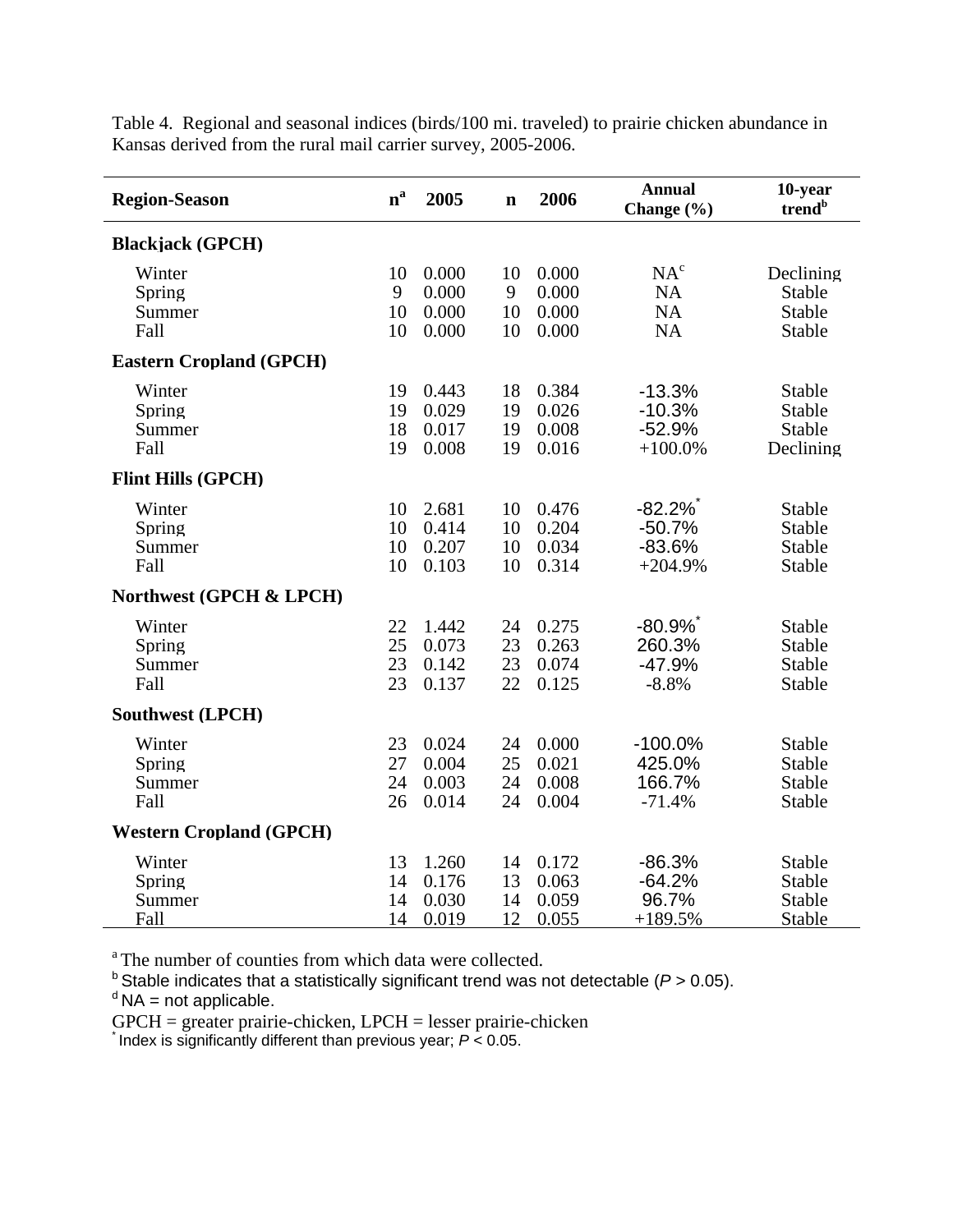| <b>Region-Season</b>               | $n^a$                | 2005                          | $\mathbf n$          | 2006                          | <b>Annual Change (%)</b>                                  | 10-year trend <sup>b</sup>                           |
|------------------------------------|----------------------|-------------------------------|----------------------|-------------------------------|-----------------------------------------------------------|------------------------------------------------------|
| <b>Northcentral</b>                |                      |                               |                      |                               |                                                           |                                                      |
| Winter<br>Spring<br>Summer<br>Fall | 16<br>16<br>16<br>16 | 19.31<br>6.42<br>2.64<br>7.63 | 16<br>15<br>16<br>15 | 5.62<br>6.97<br>3.72<br>8.87  | $-70.9\%$ <sup>*</sup><br>$+8.6%$<br>$+40.9%$<br>$+16.3%$ | Increasing<br>Increasing<br>Increasing<br>Increasing |
| <b>Northeast</b>                   |                      |                               |                      |                               |                                                           |                                                      |
| Winter<br>Spring<br>Summer<br>Fall | 16<br>16<br>15<br>16 | 20.81<br>7.05<br>4.57<br>4.17 | 15<br>16<br>16<br>16 | 11.23<br>4.42<br>2.53<br>5.47 | $-46.0%$<br>$-37.3%$<br>$-44.6%$<br>$+31.2%$              | Increasing<br>Increasing<br>Increasing<br>Increasing |
| <b>Northwest</b>                   |                      |                               |                      |                               |                                                           |                                                      |
| Winter<br>Spring<br>Summer<br>Fall | 15<br>19<br>17<br>17 | 6.14<br>1.11<br>1.43<br>3.61  | 18<br>17<br>17<br>16 | 4.40<br>1.86<br>1.40<br>3.53  | $-28.3%$<br>$+67.6%$<br>$-2.1%$<br>$-2.2%$                | Increasing<br>Stable<br>Stable<br>Increasing         |
| <b>Southcentral</b>                |                      |                               |                      |                               |                                                           |                                                      |
| Winter<br>Spring<br>Summer<br>Fall | 15<br>16<br>16<br>16 | 5.47<br>3.49<br>1.77<br>6.37  | 16<br>16<br>16<br>15 | 3.81<br>2.62<br>1.85<br>6.46  | $-30.3%$<br>$-24.9%$<br>$+4.5%$<br>$+1.4%$                | Increasing<br>Stable<br>Stable<br>Increasing         |
| <b>Southeast</b>                   |                      |                               |                      |                               |                                                           |                                                      |
| Winter<br>Spring<br>Summer<br>Fall | 14<br>12<br>14<br>14 | 7.28<br>8.39<br>2.54<br>3.08  | 14<br>13<br>14<br>14 | 3.08<br>2.80<br>2.02<br>4.91  | $-57.7\%$<br>$-66.6%$<br>$-20.5%$<br>$+59.4%$             | Increasing<br>Increasing<br>Stable<br>Stable         |
| <b>Southwest</b>                   |                      |                               |                      |                               |                                                           |                                                      |
| Winter<br>Spring<br>Summer<br>Fall | 21<br>24<br>21<br>23 | 3.32<br>1.33<br>1.20<br>2.64  | 21<br>22<br>21<br>21 | 1.02<br>1.72<br>0.98<br>3.16  | $-69.3%$<br>$+29.3%$<br>$-18.3%$<br>$+19.7%$              | Stable<br>Increasing<br>Increasing<br>Increasing     |

Table 5. Regional and seasonal indices (birds/100 mi. traveled) to wild turkey abundance in Kansas derived from the rural mail carrier survey, 2005-2006.

<sup>a</sup> The number of counties from which data were collected.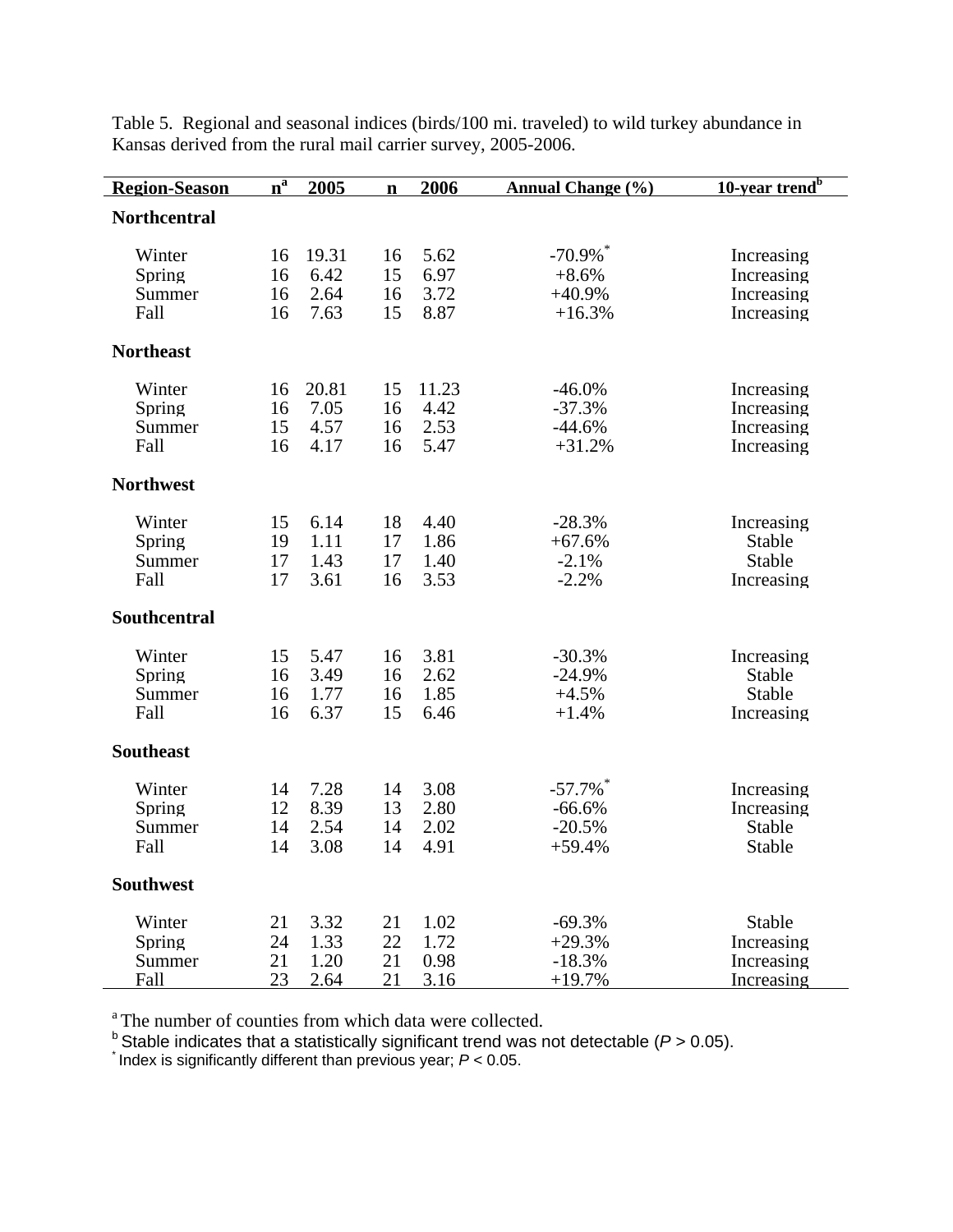| <b>Region-Season</b>               | $\overline{\mathbf{n}}^{\overline{\mathbf{a}}}$ | 2005                         | $\mathbf n$          | 2006                         | <b>Annual Change (%)</b>                      | 10-year trend <sup>b</sup>                         |
|------------------------------------|-------------------------------------------------|------------------------------|----------------------|------------------------------|-----------------------------------------------|----------------------------------------------------|
| <b>Flint Hills</b>                 |                                                 |                              |                      |                              |                                               |                                                    |
| Winter<br>Spring<br>Summer<br>Fall | 11<br>11<br>11<br>11                            | 0.66<br>0.10<br>1.87<br>0.70 | 11<br>11<br>11<br>11 | 0.68<br>0.73<br>1.02<br>0.83 | 3.0%<br>$+630.0\%$<br>$-45.5%$<br>$+18.6%$    | <b>Stable</b><br>Stable<br>Stable<br>Stable        |
| <b>Northcentral</b>                |                                                 |                              |                      |                              |                                               |                                                    |
| Winter<br>Spring<br>Summer<br>Fall | 16<br>16<br>16<br>16                            | 0.71<br>0.38<br>1.90<br>0.43 | 16<br>15<br>16<br>15 | 0.56<br>0.96<br>1.57<br>1.11 | $-21.1%$<br>+152.6%<br>$-17.4%$<br>$+158.1%$  | Stable<br>Stable<br>Stable<br>Stable               |
| <b>Northeast</b>                   |                                                 |                              |                      |                              |                                               |                                                    |
| Winter<br>Spring<br>Summer<br>Fall | 14<br>14<br>13<br>14                            | 0.71<br>0.36<br>1.63<br>0.88 | 13<br>14<br>14<br>14 | 0.75<br>0.77<br>1.55<br>0.57 | $+5.6%$<br>+113.9%<br>$-4.9%$<br>$-35.2%$     | <b>Stable</b><br><b>Stable</b><br>Stable<br>Stable |
| <b>Southcentral</b>                |                                                 |                              |                      |                              |                                               |                                                    |
| Winter<br>Spring<br>Summer<br>Fall | 13<br>15<br>13<br>15                            | 0.53<br>0.45<br>1.49<br>0.75 | 14<br>15<br>15<br>13 | 0.60<br>0.69<br>1.13<br>0.56 | $+13.2%$<br>+53.3%<br>$-24.2%$<br>$-25.3%$    | <b>Stable</b><br><b>Stable</b><br>Stable<br>Stable |
| <b>Southeast</b>                   |                                                 |                              |                      |                              |                                               |                                                    |
| Winter<br>Spring<br>Summer<br>Fall | 15<br>14<br>15<br>15                            | 0.53<br>0.60<br>1.22<br>0.49 | 15<br>14<br>15<br>15 | 0.60<br>0.62<br>1.12<br>0.48 | $+13.2%$<br>$+3.3%$<br>$-8.2%$<br>$-2.0%$     | Stable<br>Stable<br>Stable<br>Stable               |
| Western                            |                                                 |                              |                      |                              |                                               |                                                    |
| Winter<br>Spring<br>Summer<br>Fall | 28<br>34<br>31<br>31                            | 0.44<br>0.34<br>1.74<br>0.70 | 31<br>30<br>29<br>29 | 0.53<br>1.11<br>1.37<br>0.43 | $+20.5%$<br>$+226.5%$<br>$-21.3%$<br>$-38.6%$ | Increasing<br>Stable<br>Stable<br>Stable           |

Table 6. Regional and seasonal indices (animals/100 mi. traveled) to eastern cottontail abundance in Kansas derived from the rural mail carrier survey, 2005-2006.

<sup>a</sup> The number of counties from which data were collected.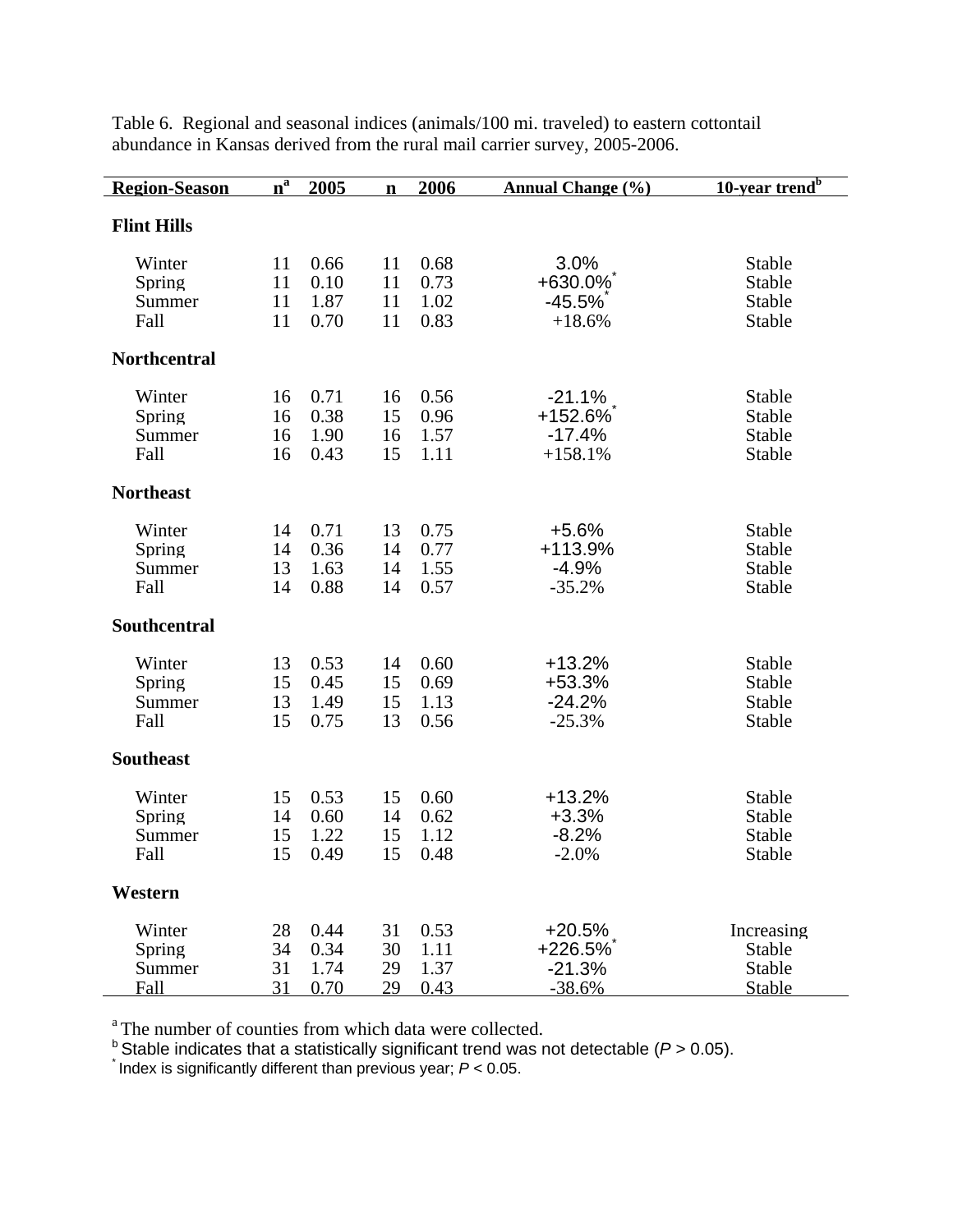| <b>Region-Season</b>     | $n^a$          | 2005                    | $\mathbf n$    | 2006                    | <b>Annual Change</b> (%)             | 10-year trend <sup>b</sup>            |
|--------------------------|----------------|-------------------------|----------------|-------------------------|--------------------------------------|---------------------------------------|
| <b>Flint Hills</b>       |                |                         |                |                         |                                      |                                       |
| Winter<br>Spring<br>Fall | 11<br>11<br>11 | 0.008<br>0.000<br>0.000 | 11<br>11<br>11 | 0.008<br>0.011<br>0.005 | 0.0%<br>NA <sup>c</sup><br><b>NA</b> | Stable<br>Stable<br>Stable            |
| <b>Northcentral</b>      |                |                         |                |                         |                                      |                                       |
| Winter<br>Spring<br>Fall | 16<br>16<br>16 | 0.008<br>0.032<br>0.057 | 16<br>15<br>15 | 0.020<br>0.047<br>0.117 | +150.0%<br>+46.9%<br>$+105.3%$       | Stable<br>Stable<br>Stable            |
| <b>Northeast</b>         |                |                         |                |                         |                                      |                                       |
| Winter<br>Spring<br>Fall | 14<br>14<br>14 | 0.114<br>0.000<br>0.017 | 13<br>14<br>14 | 0.010<br>0.000<br>0.014 | $-91.2%$<br><b>NA</b><br>$-17.6%$    | Stable<br>Stable<br>Stable            |
| Southcentral             |                |                         |                |                         |                                      |                                       |
| Winter<br>Spring<br>Fall | 13<br>15<br>15 | 0.036<br>0.036<br>0.080 | 14<br>15<br>13 | 0.080<br>0.061<br>0.055 | $+122.2%$<br>+69.4%<br>$-31.3%$      | Increasing<br><b>Stable</b><br>Stable |
| <b>Southeast</b>         |                |                         |                |                         |                                      |                                       |
| Winter<br>Spring<br>Fall | 15<br>14<br>15 | 0.128<br>0.041<br>0.000 | 15<br>14<br>15 | 0.000<br>0.042<br>0.012 | $-100.0%$<br>$+2.4%$<br><b>NA</b>    | Stable<br>Increasing<br>Stable        |
| Western                  |                |                         |                |                         |                                      |                                       |
| Winter<br>Spring<br>Fall | 28<br>34<br>31 | 0.131<br>0.140<br>0.264 | 31<br>30<br>29 | 0.160<br>0.457<br>0.178 | $+22.1%$<br>$+226.4%$<br>$-32.6%$    | Stable<br>Stable<br>Stable            |

Table 7. Regional and seasonal indices (animals/100 mi. traveled) to black-tailed jackrabbit abundance in Kansas derived from the rural mail carrier survey, 2005-2006. Jackrabbits are not counted during the summer survey period.

<sup>a</sup> The number of counties from which data were collected.

 $^{\text{b}}$  Stable indicates that a statistically significant trend was not detectable (*P* > 0.05).<br><sup>c</sup> NA = not applicable.

 $^{\circ}$  NA = not applicable.<br>
<sup>\*</sup> Index is significantly different than previous year;  $P < 0.05$ .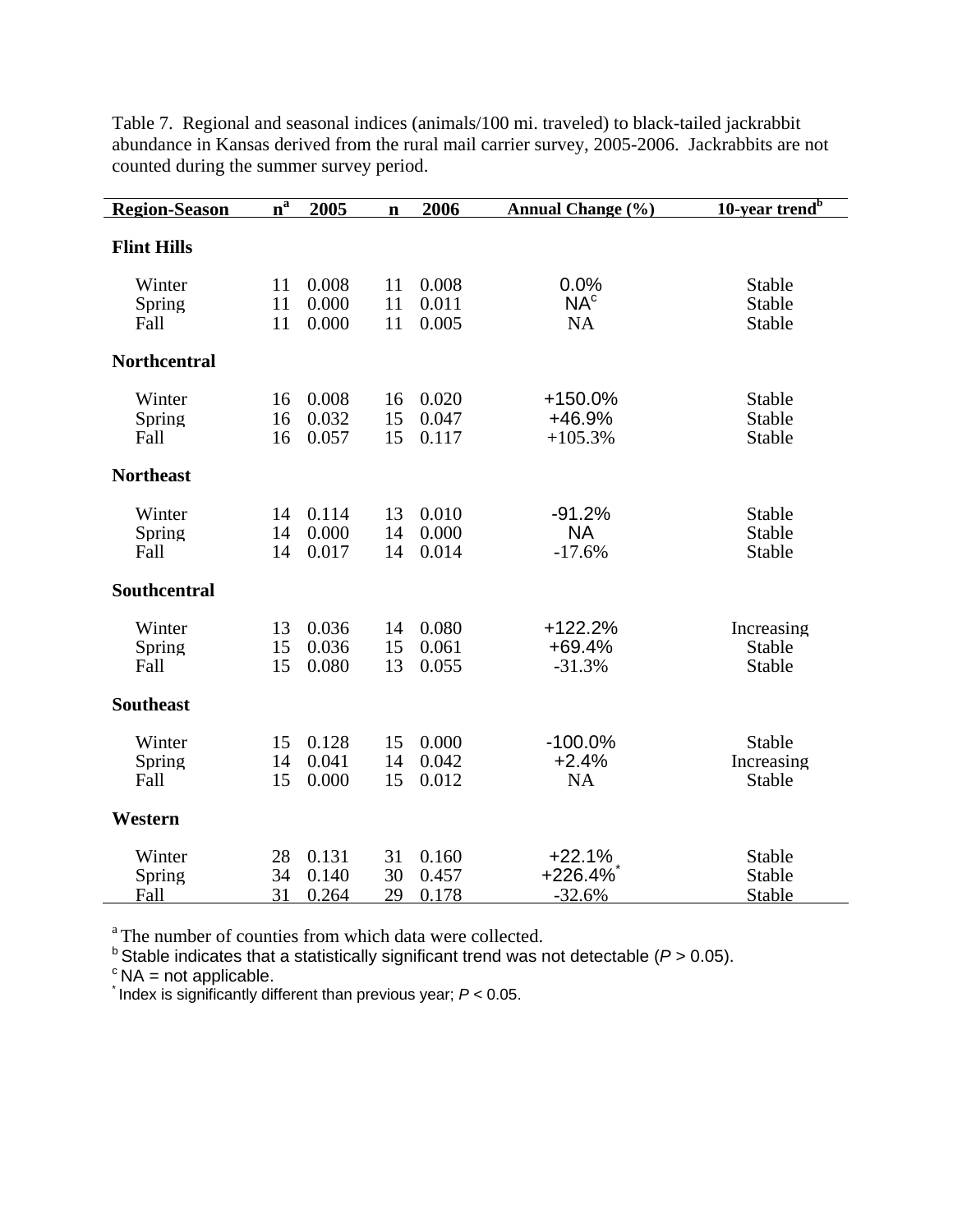| <b>Region-Season</b> | $n^a$ | 2005 | $\mathbf n$ | 2006    | <b>Annual Change</b> (%) | 10-year trend <sup>b</sup> |
|----------------------|-------|------|-------------|---------|--------------------------|----------------------------|
| <b>Flint Hills</b>   |       |      |             |         |                          |                            |
| Fall                 | 11    | 2.40 | 11          | 3.43    | $+42.9%$                 | Increasing                 |
| <b>Northcentral</b>  |       |      |             |         |                          |                            |
| Fall                 | 16    | 0.55 | 15          | 0.81    | $+47.3%$                 | Increasing                 |
| <b>Northeast</b>     |       |      |             |         |                          |                            |
| Fall                 | 14    | 3.93 |             | 14 2.82 | $-28.2%$                 | Increasing                 |
| <b>Southcentral</b>  |       |      |             |         |                          |                            |
| Fall                 | 15    | 1.74 | 13          | 1.84    | $+5.4%$                  | Increasing                 |
| <b>Southeast</b>     |       |      |             |         |                          |                            |
| Fall                 | 15    | 2.48 |             | 15 4.83 | $+94.6\%$ <sup>*</sup>   | Increasing                 |
| Western              |       |      |             |         |                          |                            |
| Fall                 | 31    | 0.26 | 29          | 0.20    | $-23.1%$                 | <b>Stable</b>              |

Table 8. Regional and seasonal indices (animals/100 mi. traveled) to tree squirrel (gray and fox squirrel) abundance in Kansas derived from the rural mail carrier survey, 2005-2006. Squirrels are only counted during the fall survey period.

<sup>a</sup> The number of counties from which data were collected.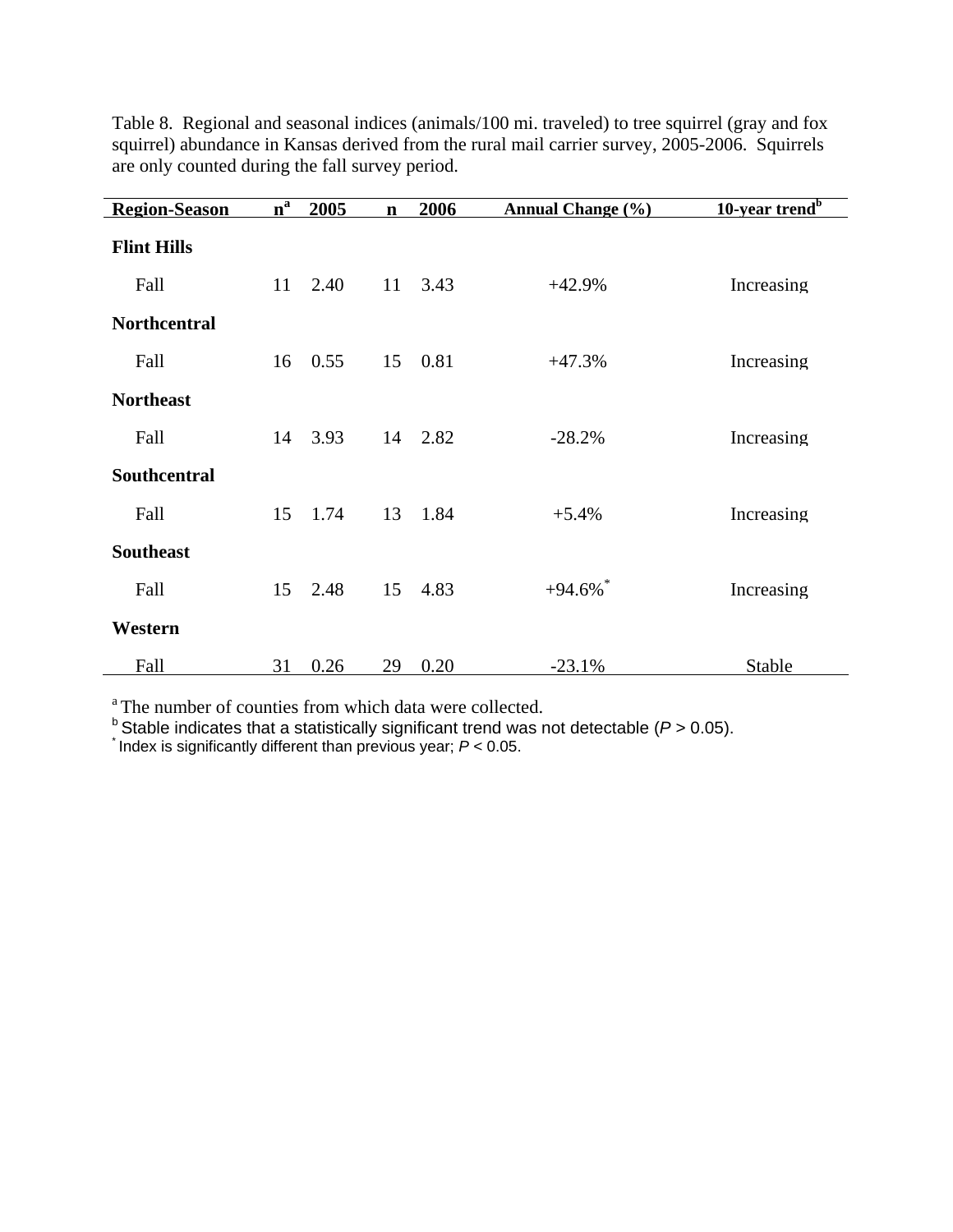| А       | Cleane         | Pawho                | Decator                                        | No rios        | PHING                   | 910      | Jewell                        | <b>Republic</b>   | Washingto         | Marial              | Nemata       | Source               | Doubleau                           | R                        |
|---------|----------------|----------------------|------------------------------------------------|----------------|-------------------------|----------|-------------------------------|-------------------|-------------------|---------------------|--------------|----------------------|------------------------------------|--------------------------|
|         | Steman         | Thomas               | Sie 65a<br>Northwest                           | Graham         | <b>Rooks</b>            | Octobe   | <b>URSell</b><br>Northcentral | Cloud<br>otaga    | CDV<br><b>RIN</b> | Northeast<br>يبمة   |              | Jackson              | Atitor<br>Jeff not passed the      |                          |
| ы.<br>М | Watace         | Logan                | Gave                                           | Tiego          | ER                      | Passell  | Lison<br><b>Braoth</b>        | <b>Sales</b>      | Distance          | Geau<br><b>Mort</b> | Visitos sono | Shawnee <sup>4</sup> | <b>IND</b><br>ронды                | <b>Marito</b><br>2001009 |
|         | Geeky          | <b>Sort</b><br>World | Lare                                           | less.          | Pash                    | farba    | <b>Fire</b>                   | <b>BOP lettos</b> | <b>Blades</b>     | Chase               | box          | 0430t<br>Coffey      | Franklin                           | Man I                    |
|         | <b>Ranifon</b> | <b>Reany</b>         | Brev                                           | Hockjem Ja     | Pawree<br><b>Bisark</b> | Stafford | Re ap-                        | Haney             | Southcentral      |                     | Geermood     |                      | Anderson<br>Alb a<br>Southeast mon | <b>UH</b>                |
|         | Status         | Gait                 | Southwest<br>G <sub>B/</sub><br><b>Hackett</b> | <b>Road</b>    | klass                   | Profit   | Elegman                       | Sedgelob          | Sutter            |                     | B.           | Wilson               | Neccio                             | Crambid                  |
|         | No rice        | Street               | <b>Directo</b><br>Seward                       | C <sub>0</sub> | Comarche                | Earter   | Haper                         | Sunner            | Coxty             |                     | ставлена     | <b>Butoney</b>       | Labette                            | Chentee                  |





| С | Geene         |               | Pawlus      | Decator                   | No rios             | PHILIPS                  | Sub     | Jewell         | Republic                  | Washigto  |             | Maghall<br><b>Nemata</b> | \$ row a        | Doubleau                                                               |                                |
|---|---------------|---------------|-------------|---------------------------|---------------------|--------------------------|---------|----------------|---------------------------|-----------|-------------|--------------------------|-----------------|------------------------------------------------------------------------|--------------------------------|
|   | Steman        |               | Thomas      | Sie Mai                   | Graham<br>Northwest | Rocks                    | Ostone  | <b>MICHEL</b>  | Cbut                      | Clay      | File,       | Pottagaton le            | Jackson         | Ataton<br>Jete son place and                                           |                                |
|   | Water         | Logan         |             | Gone                      | Tiego               | <b>EIN</b>               | Passell | Liscon         | ottara<br>Salle           | Distances | Grav        | Wabarrore                |                 | <sup>saaree</sup> Eastern C <sub>h</sub> oplan <del>d</del><br>Douglas | <i><b>Harbo</b></i><br>3011509 |
|   | Geeky         | <b>Westa</b>  | <b>Soft</b> | Lare                      | Ne ss               | Past                     | Barb a  | Ekwoth<br>Pice | <b>DEP TEROS</b>          | Marks 1   | <b>Mont</b> | byte                     | Osage           | Frank Tu                                                               | <b>Bant</b>                    |
|   | Han Roy       | <b>Rany</b>   |             | Fluev<br><b>Southwest</b> | Hodgem an           | Paurree<br><b>Barada</b> | Statted | Re po          | Western Cropland<br>Rapev |           | Clase       | Flint Hills<br>Geenwood  | Cothy<br>Wooker | Aademon<br>Alba                                                        | Un<br>Sou trou                 |
|   | Statu         | Gait          | Haskell     | GBV                       | Ford                | Klara                    | 9 pitt  | <b>Hagaan</b>  | Sedgelst                  |           | Sttb:       | в.                       | WRon            | Neosko<br>Blackjack                                                    | Crawbat                        |
|   | <b>No dos</b> | <b>Strong</b> | Svaati      | the ada                   | CBK                 | Conarche                 | Batte r | Haper          | Smer                      |           | Cowby       | Clartiqua                | Montpomery      | Libeth                                                                 | Cheskee                        |

Figure 1. Kansas Department of Wildlife and Parks management regions for (A) ringnecked pheasant, (B) wild turkey, (C) northern bobwhite, eastern cottontail, black-tailed jackrabbit, and tree squirrel, and (D) prairie chickens.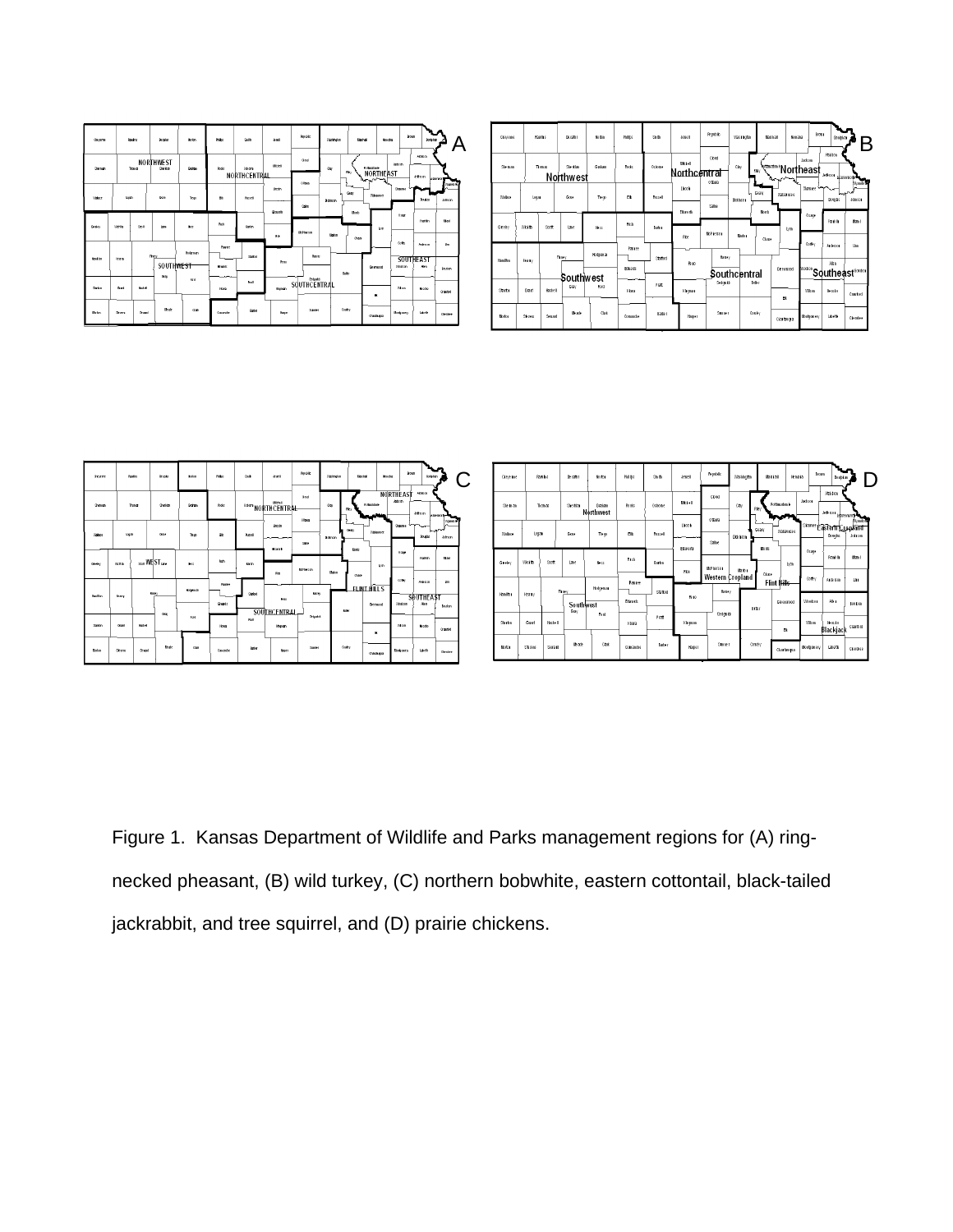

Figure 2. Regional and statewide ring-necked pheasant production indices (young:hen ratios) in Kansas derived from July rural mail carrier survey data. The horizontal line is the long-term average production index. Southeast region excluded because it is primarily non-range.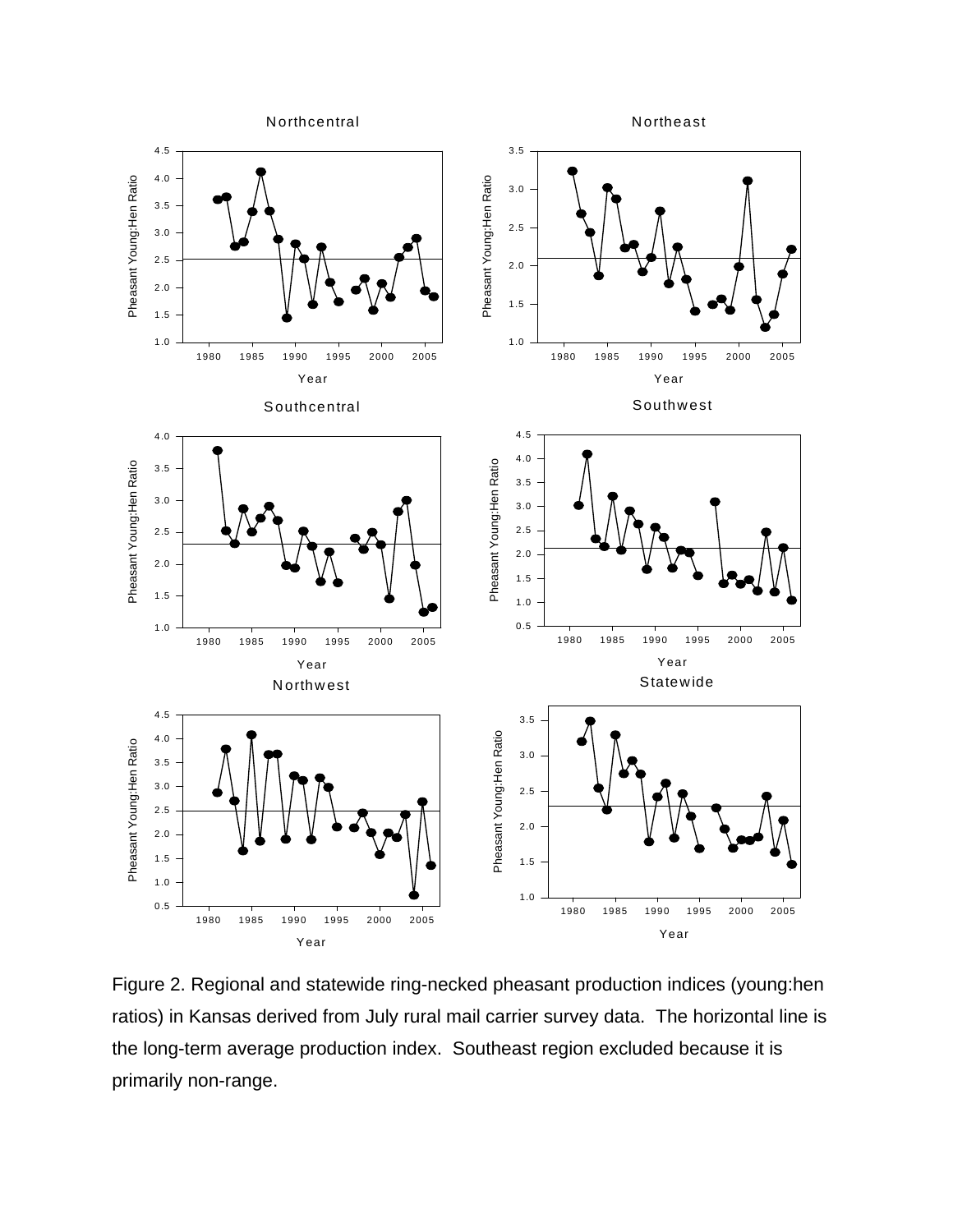

Figure 3. Regional northern bobwhite production indices (young:adult ratios) in Kansas derived from July rural mail carrier survey data. The horizontal line is the long-term average production index.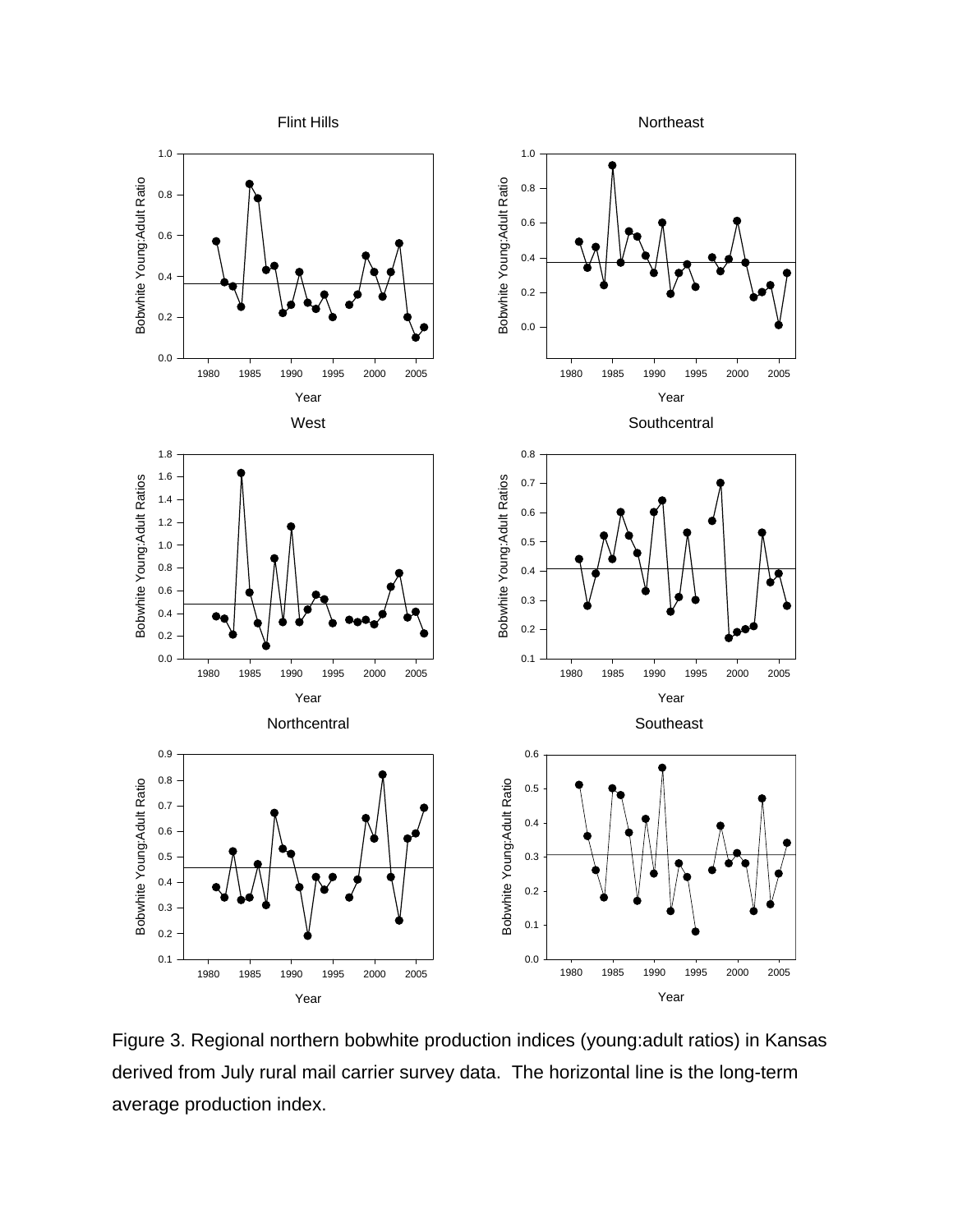

Figure 4. Regional wild turkey production indices (young:adult ratios) in Kansas derived from July rural mail carrier survey data. The horizontal line is the long-term average production index.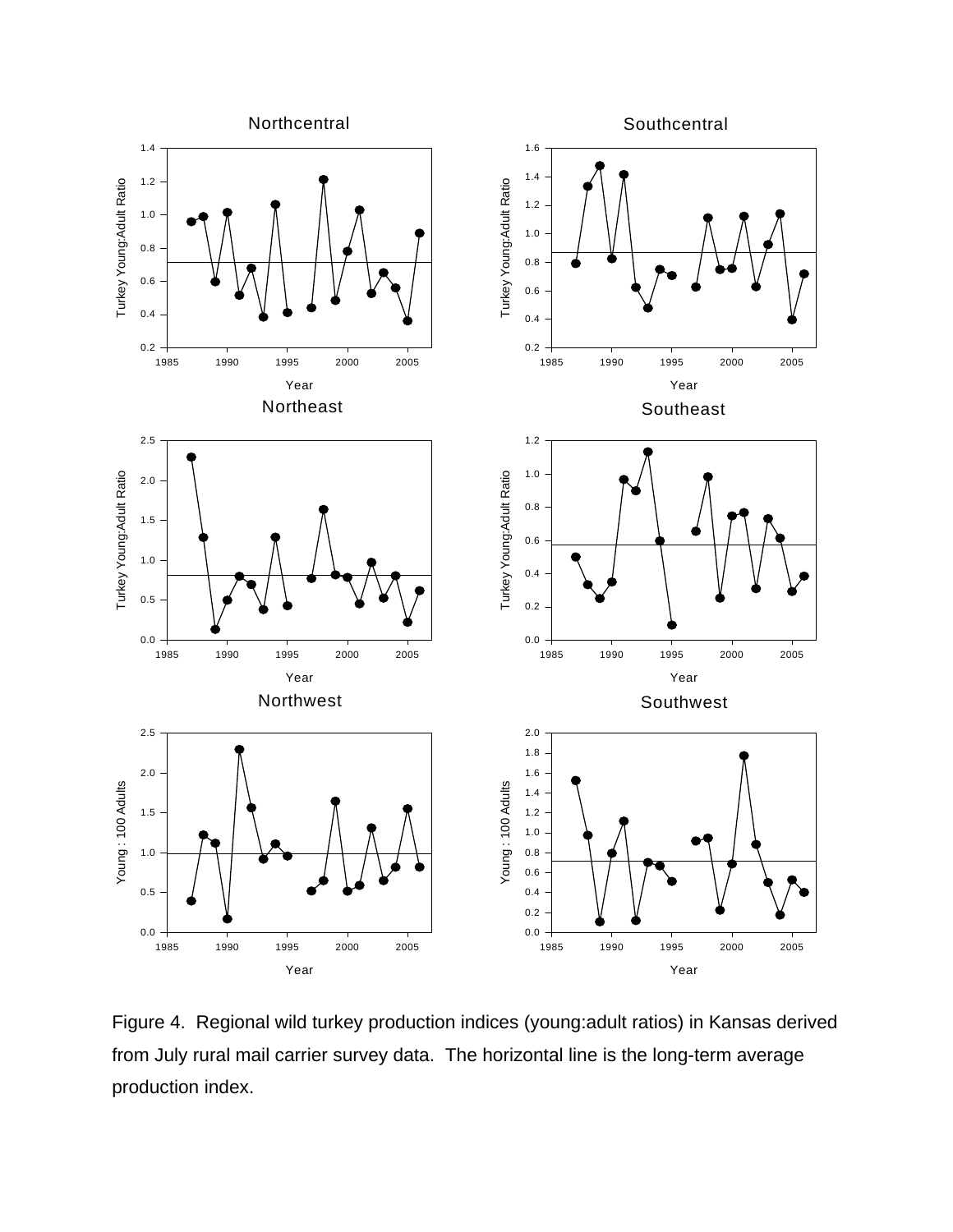



Figure 5. Statewide northern bobwhite production index (young:adult ratio) for Kansas derived from July rural mail carrier survey data. The horizontal line is the long-term average production index.



Figure 6. Statewide wild turkey production index (young:adult ratio) for Kansas derived from July rural mail carrier survey data. The horizontal line is the long-term average production index.